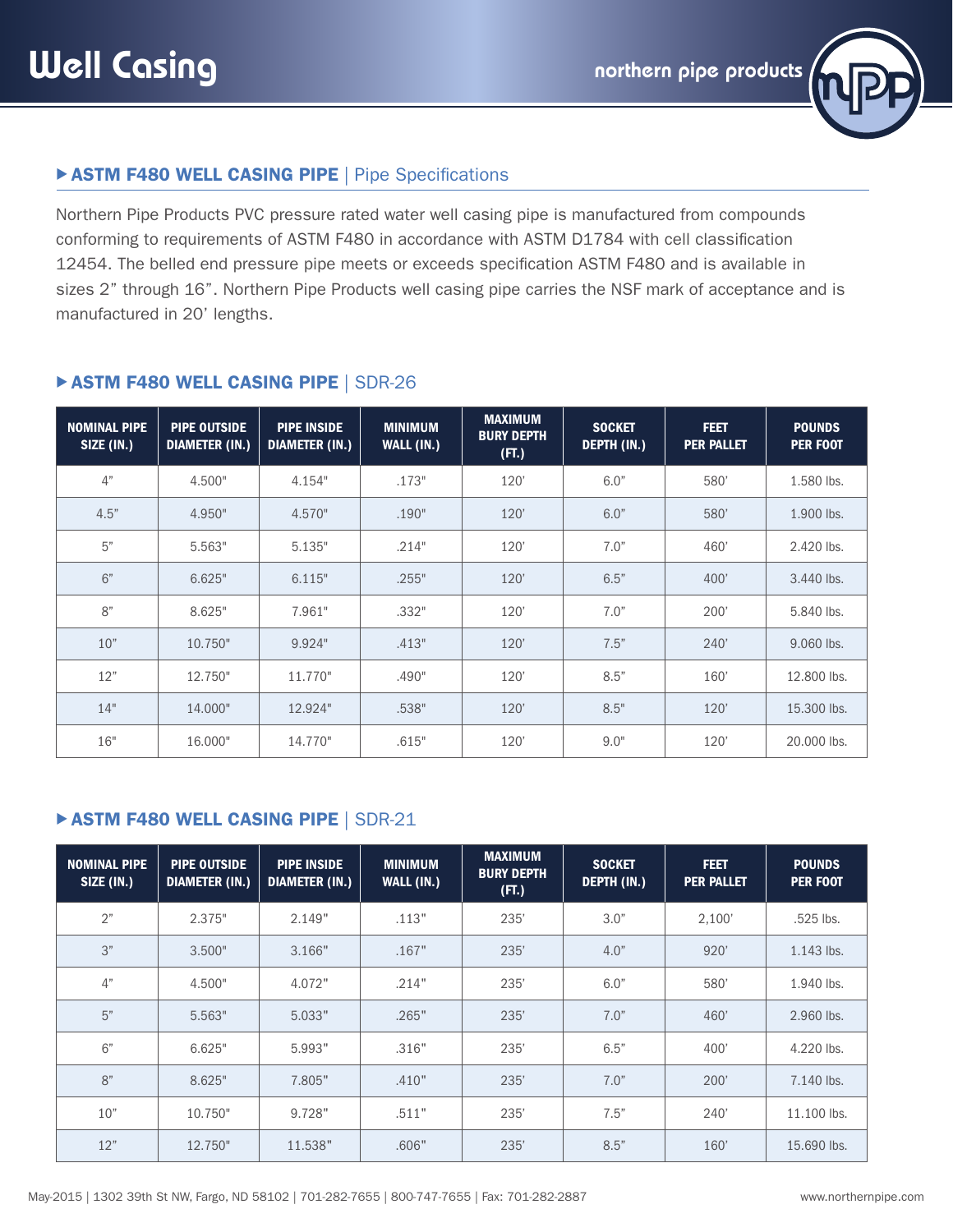

# **> ASTM F480 WELL CASING PIPE | Pipe Specifications (continued)**

## **ASTM F480 WELL CASING PIPE | Schedule 40**

| <b>NOMINAL</b><br><b>PIPE SIZE</b><br>(IN.) | <b>PIPE OUTSIDE</b><br><b>DIAMETER (IN.)</b> | <b>PIPE INSIDE</b><br><b>DIAMETER (IN.)</b> | <b>MINIMUM</b><br>WALL (IN.) | <b>MAXIMUM</b><br><b>BURY DEPTH</b><br>(FT.) | <b>SOCKET</b><br>DEPTH (IN.) | <b>FEET</b><br><b>PER PALLET</b> | <b>POUNDS</b><br><b>PER FOOT</b> |
|---------------------------------------------|----------------------------------------------|---------------------------------------------|------------------------------|----------------------------------------------|------------------------------|----------------------------------|----------------------------------|
| 2"                                          | 2.375"                                       | 2.067"                                      | .154"                        | 630'                                         | 3.0"                         | 2,100'                           | .703 lbs.                        |
| 3"                                          | 3.500"                                       | 3.068"                                      | .216"                        | 540'                                         | 4.0"                         | 920'                             | 1.457 lbs.                       |
| 4"                                          | 4.500"                                       | 4.026"                                      | .237"                        | 325'                                         | 6.0"                         | 580'                             | 2.130 lbs.                       |
| 4.5"                                        | 4.950"                                       | 4.454"                                      | .248"                        | 275'                                         | 6.0"                         | 580'                             | 2.460 lbs.                       |
| 5"                                          | 5.563"                                       | 5.047"                                      | .258"                        | 215'                                         | 7.0"                         | 460'                             | 2.890 lbs.                       |
| 6"                                          | 6.625"                                       | 6.065"                                      | .280"                        | 160'                                         | 6.5"                         | 400'                             | 3.760 lbs.                       |
| 8"                                          | 8.625"                                       | 7.981"                                      | .322"                        | 110'                                         | 7.0"                         | 200'                             | 5.850 lbs.                       |
| 10"                                         | 10.750"                                      | 10.020"                                     | .365"                        | 85'                                          | 7.5"                         | 240'                             | 8.040 lbs.                       |
| 12"                                         | 12.750"                                      | 11.938"                                     | .406"                        | 70'                                          | 8.5"                         | 160'                             | 10.670 lbs.                      |
| 14"                                         | 14.000"                                      | 13.126"                                     | .437"                        | 70'                                          | 8.5"                         | 120'                             | 12.620 lbs.                      |
| 16"                                         | 16.000"                                      | 15,000"                                     | .500"                        | 70'                                          | 9.0"                         | 120'                             | 16.550 lbs.                      |

## **EXTM F480 WELL CASING PIPE | SDR-17**

| <b>NOMINAL</b><br><b>PIPE SIZE</b><br>(IN.) | <b>PIPE OUTSIDE</b><br><b>DIAMETER (IN.)</b> | <b>PIPE INSIDE</b><br><b>DIAMETER (IN.)</b> | <b>MINIMUM</b><br>WALL (IN.) | <b>MAXIMUM</b><br><b>BURY DEPTH</b><br>(FT.) | <b>SOCKET</b><br><b>DEPTH (IN.)</b> | <b>FEET</b><br><b>PER PALLET</b> | <b>POUNDS</b><br><b>PER FOOT</b> |
|---------------------------------------------|----------------------------------------------|---------------------------------------------|------------------------------|----------------------------------------------|-------------------------------------|----------------------------------|----------------------------------|
| 4"                                          | 4.500"                                       | 3.970"                                      | .265"                        | 450'                                         | 6.0"                                | 580'                             | 2.370 lbs.                       |
| 5"                                          | 5.563"                                       | 4.909"                                      | .327"                        | 450'                                         | 7.0"                                | 460'                             | 3.610 lbs.                       |
| 6"                                          | 6.625"                                       | 5.845"                                      | .390"                        | 450'                                         | 6.5"                                | 400'                             | 5.140 lbs.                       |
| 8"                                          | 8.625"                                       | 7.609"                                      | .508"                        | 450'                                         | 7.0"                                | 200'                             | 8.750 lbs.                       |
| 10"                                         | 10.750"                                      | 9.486"                                      | .632"                        | 450'                                         | 7.5"                                | 240'                             | 13.570 lbs.                      |
| 12"                                         | 12.750"                                      | 11.250"                                     | .750"                        | 450'                                         | 8.5"                                | 160'                             | 19.180 lbs.                      |